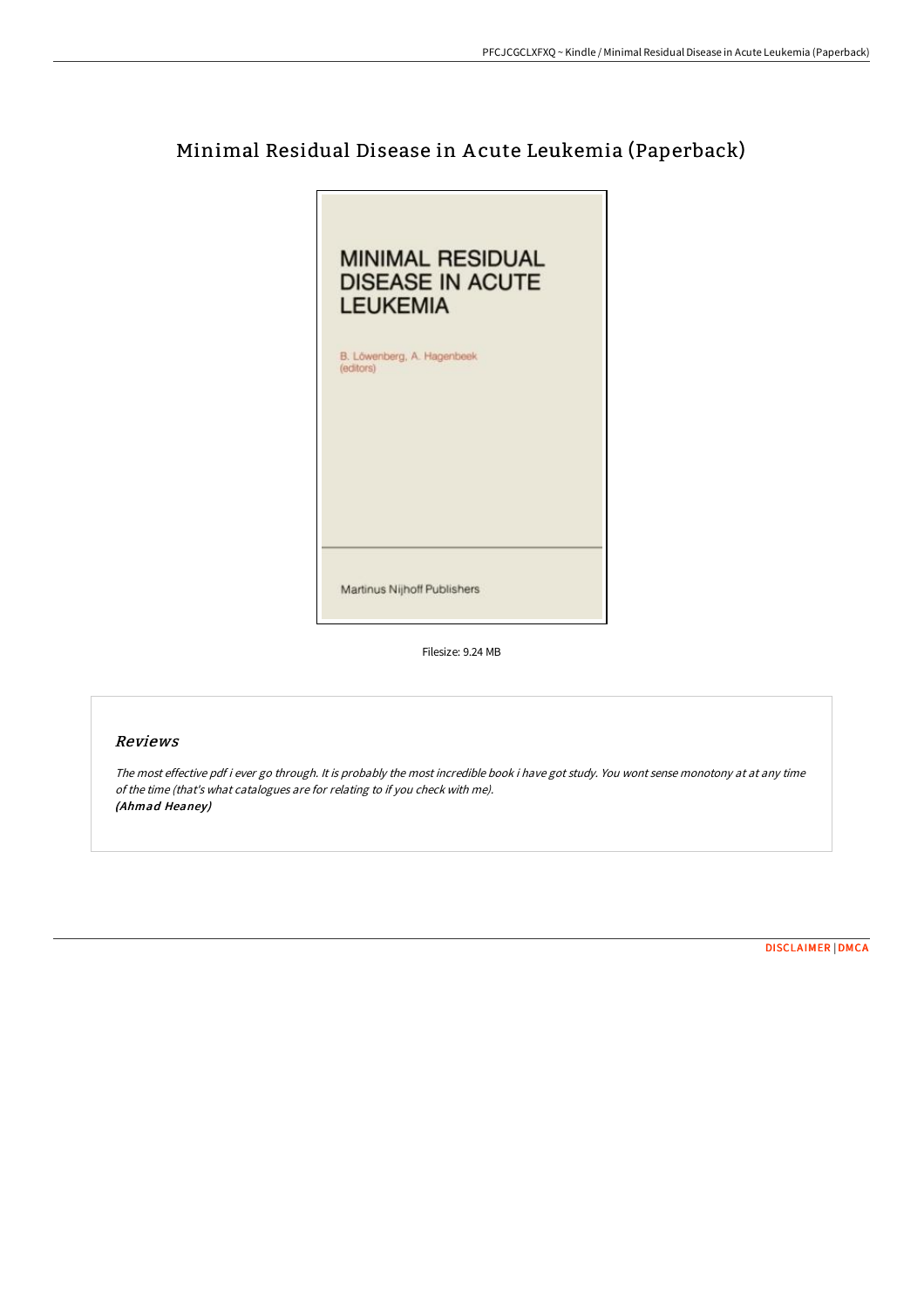### MINIMAL RESIDUAL DISEASE IN ACUTE LEUKEMIA (PAPERBACK)



**DOWNLOAD PDF** 

Springer, Netherlands, 2011. Paperback. Condition: New. Language: English . Brand New Book \*\*\*\*\* Print on Demand \*\*\*\*\*.The objective of the treatment of acute leukemia involves the eradication of all neoplastic cells, including the last one. Ideally, treatment should be controlled by monitoring cell kill. If the last cells could be discovered and their biological properties be determined, the qualitative and quantitative effects of treatment should be directly evaluable. This should ultimately permit a calculated tumor cell reduction thereby avoiding overtreatment and excessive toxicity and thus providing a basis for individualized antileukemic treatment. In recent years several new developments have contributed to the selective discovery of minimal numbers of leukemic cells which are hidden among the normal cells in the marrow cavities. These methods are the first steps to the realization of the therapeutic goals indicated above. They include the production and ap- plication of monoclonal antibodies against differentiation antigens on the cell sur- face, the use of pulse cytophotometry - and cell sorter techniques, the employment of cytogenetics, the development of culture techniques for selective growth of precursor cells and several others. These methodologies offer prospects for refined diagnosis and, as far as the elimination of leukemic cells is concerned, the further development of autologous bone marrow transplantation. Eliminating tumor cells from autologous grafts requires the detailed knowledge of the cellular inter- relationships within the neoplasm so that the neoplastic cells responsible for tumor propagation are specifically removed. Recognition and characterization of the clonogenic cells of the neoplasm should then lead to determining their sensitivity to the therapeutic agents which are clinically applied. Softcover reprint of the original 1st ed. 1984.

Read Minimal Residual Disease in Acute Leukemia [\(Paperback\)](http://techno-pub.tech/minimal-residual-disease-in-acute-leukemia-paper.html) Online  $\sqrt{\frac{1}{n}}$ Download PDF Minimal Residual Disease in Acute Leukemia [\(Paperback\)](http://techno-pub.tech/minimal-residual-disease-in-acute-leukemia-paper.html)